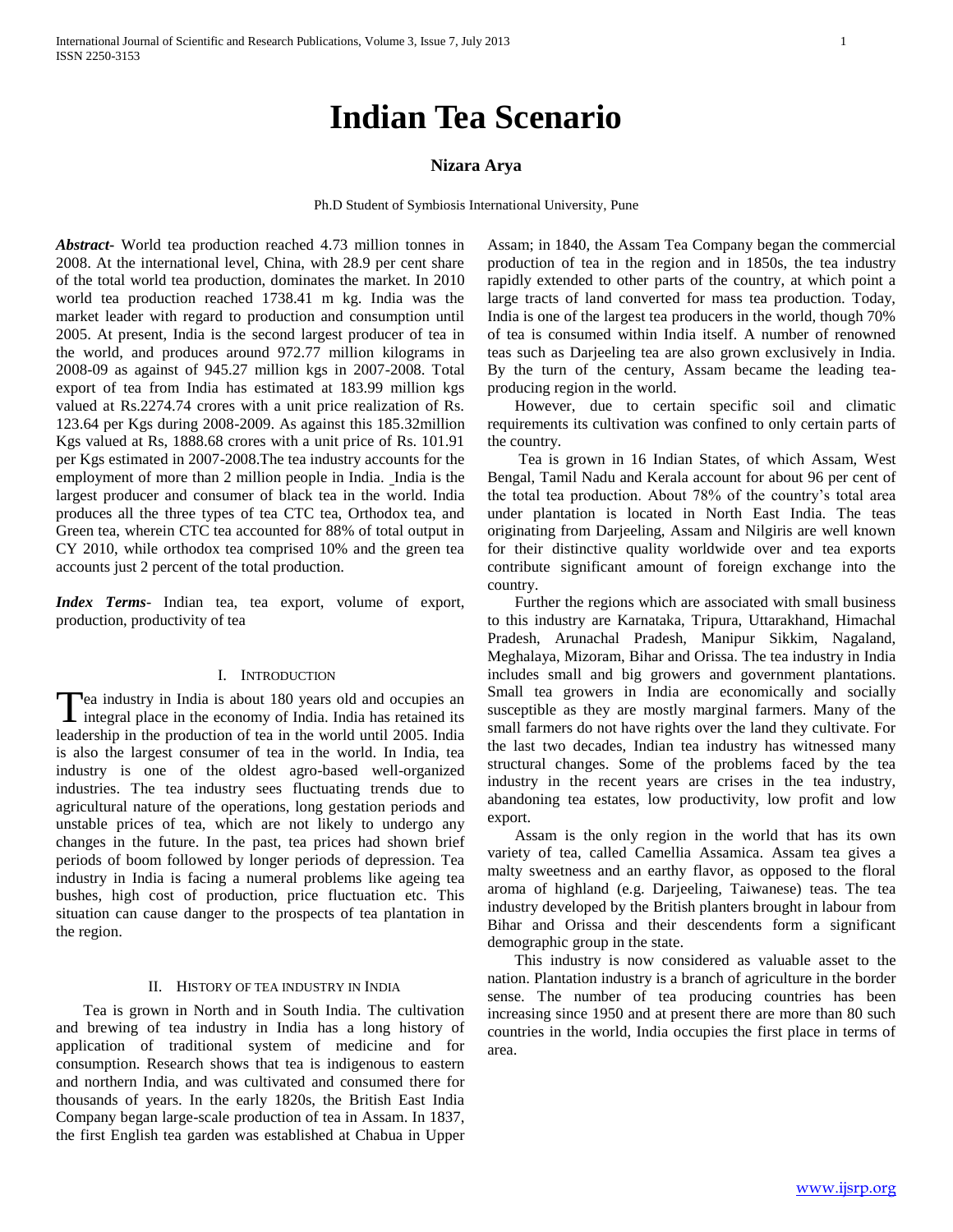## III. INDIAN TEA SCENARIO

 The industry had also faced the problem of steep decline in prices during 1999 to 2006, which brought out the susceptible areas and these areas need to be addressed for guarding against reoccurrence of such eventualities and to achieve sustainable global competitiveness and livelihood to millions of workers employed in the industry. Around 130 tea gardens closed, abandoned or suspended their operations for some time due to this recession of which majority of tea gardens have reopened with the gradual improvement in tea prices from 2008 onwards. The decline in the prices has mainly been due to strong growth in supply in the face of sluggish demand. The tea industry faces the fluctuating affinity and other related problems and these problems are not doable to endure any changes.

 Union Commerce and Industry Minister Anand Sharma announced that the Tea Board of India would take up rehabilitation of nearly 10,000 hectares of tea plantation in the Kangra district of Himachal Pradesh. He also announced a 250 acre organic tea project. "A joint team of Tea Development Board, Vice-Chancellor of Himachal Pradesh Agriculture University, Palampur, and Director, Institute of Himalayan BioResource Technology visited the tea growing areas of Himachal in December, 2009, to assess the potential and submit proposals for revival of the tea industry in the State. They have come up with some concrete proposals and we have decided to implement them in letter and spirit which would benefit farmers from across the region in the State,'' Mr. Sharma said.

 For the expansion and revival of tea plantation, the union minister has said that 10,000 hectares of land being recognized in the region. In addition to this, 250 acres of land would be used for organic tea plantation project. It is expected of fetching very high price in the international market.

 In 2008, a sizeable quantity of Kangra tea was directly exported to Germany at an average price of Rs.605 per kg against an average price of Rs.98 per kg in Kolkata auctions. Hence, Kangra tea could have a distinct identity and tap the niche markets of Europe and United States along with the traditional markets of Kenya, Egypt, Iran and Pakistan. The state government is identifying appropriate entrepreneurs for setting up plantation companies" partnership with local farmers to restart the abandoned tea growing areas.

#### **Table: 1. Production, Import & Exports of tea in India and domestic consumption**

**The position of production, import and export of tea and its domestic consumption in India during the last 13 years is given in the table below:** *In million kgs (mkgs)*

| Year              | 1997 | 1998 | 1999 | 2000     | 2001 | 2002    | 2003     | 2004   | 2005           | 2006 |      | 2008   | 2009    | 2010    |
|-------------------|------|------|------|----------|------|---------|----------|--------|----------------|------|------|--------|---------|---------|
|                   |      |      |      |          |      |         |          |        |                |      | 007  |        |         |         |
| <b>Production</b> | 810  | 874  | 826  | 847      | 854  | 838     | 878      | 893    | 946            | 982  | 986  | 981    | 979     | 966     |
|                   |      |      |      |          |      |         |          |        |                |      |      | (E)    | (E)     | (E      |
|                   |      |      |      |          |      |         |          |        |                |      |      |        |         |         |
| <b>Import</b>     | 3    | 9    | 10   | 13       | 17   | 25      | 10       | 31     | 17             | 24   | 16   | 20     | 25      | 20      |
| <b>Total</b>      | 813  | 883  | 836  | 860      | 871  | 863     | 888      | 924    | 963            | 1006 | 1002 | 1001   | 1004    | 986     |
| availability      |      |      |      |          |      |         |          |        |                |      |      |        |         |         |
| <b>Export</b>     | 203  | 210  | 192  | 207      | 183  | 201     | 174      | 198    | 199            | 219  | 179  | 203    | 198     | 193     |
| <b>Domestic</b>   | 597  | 615  | 633  | 653      | 673  | 693     | 714      | 735    | 757            | 771  | 786  | 802    | 819     | 837     |
| consumption       |      |      |      |          |      |         |          |        |                |      |      |        |         |         |
| <b>Total</b>      | 800  | 825  | 825  | 860      | 856  | 894     | 888      | 933    | 956            | 990  | 965  | 1005   | 1017    | 1030    |
| absorption        |      |      |      |          |      |         |          |        |                |      |      |        |         |         |
| $Surplus(+)/$     | 13   | 58   | 11   | $\Omega$ | 15   | $(-)31$ | $\Omega$ | $(-)9$ | $\overline{7}$ | 16   | 37   | $(-)4$ | $(-)13$ | $(-)44$ |
| Deficit(-) of     |      |      |      |          |      |         |          |        |                |      |      |        |         |         |
| availability      |      |      |      |          |      |         |          |        |                |      |      |        |         |         |
| vis-à-vis         |      |      |      |          |      |         |          |        |                |      |      |        |         |         |
| absorption        |      |      |      |          |      |         |          |        |                |      |      |        |         |         |
| <b>Cumulative</b> | 13   | 71   | 82   | 82       | 97   | 66      | 66       | 57     | 64             | 80   | 117  | 113    | 100     | 56      |
| overall           |      |      |      |          |      |         |          |        |                |      |      |        |         |         |
| surplus           |      |      |      |          |      |         |          |        |                |      |      |        |         |         |

#### *Source: Tea Statistics, E – Estimated*

 During the period from 1997 (start of the Ninth Five Year Plan) to 2010 (Third Year of the Eleventh Five Year Plan), the overall production of tea in India has increased by 19 per cent. The domestic consumption of tea has also been increasing gradually. On the other hand, the export of tea has been stagnant during this period and has shown declining trend after 2008. This

has led to an overall surplus of 56 m kgs tea in the Indian market as of 2010. Tea Board acknowledged that the cause for surplus tea was excess supply over demand. It further stated that tea being perishable item and the demand – supply being estimated for certain period, this surplus or excess supply over demand remained in the trade chain and utilised by the absorption at the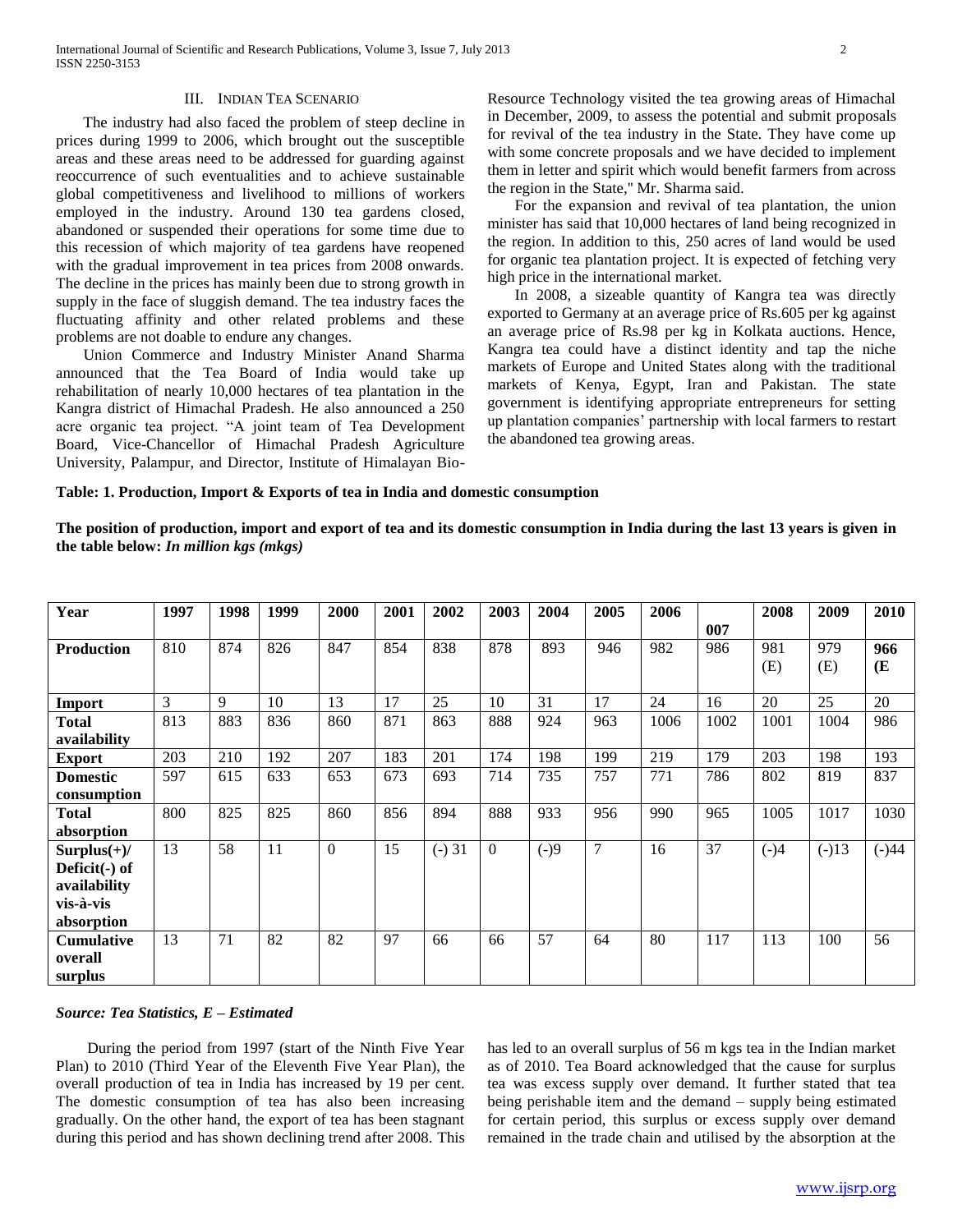lower price. The decline exports despite surplus situation is also connected with the fact that cost of production of tea in India is reasonably high, as a result the tea price is higher in international market compared to other tea exporting countries, at the same time the poor quality of tea is also accelerating the situation. According to Tea Board, the surplus supply condition is expected to continue during main part of Eleventh Five Year Plan. It would be indispensable for them to restrict uncontrolled extension of tea area and to focus on enhancing the productivity in order to improve returns, reducing the unit costs through productivity gains, building capacity of small growers, streamlining marketing channels and improving infrastructure in the Eleventh Five Year Plan.

# **Table: 1.1 Productivity of tea in India**

|      |                      | Total area under tea |            | Area containing tea bushes aged over 40 |                 |
|------|----------------------|----------------------|------------|-----------------------------------------|-----------------|
| Year | Productivity         | (ha)                 | years (ha) |                                         |                 |
|      | million<br>kgs<br>In |                      |            |                                         |                 |
|      | (mkgs)               |                      |            |                                         |                 |
|      | All India            | All India            | NI         | <b>SI</b>                               | All India       |
| 1997 | 810                  | 434294               | 128121     | 54484                                   | 182605          |
| 1998 | 874                  | 474027               | 128582     | 54647                                   | 183229          |
| 1999 | 826                  | 490200               | 129968     | 55271                                   | 185239          |
| 2000 | 847                  | 504366               | 129320     | 53777                                   | 183097          |
| 2001 | 854                  | 509806               | 136068     | 54034                                   | 190102          |
| 2002 | 838                  | 515832               | 140642     | 54168                                   | 194810          |
| 2003 | 878                  | 519598               | 141422     | 54243                                   | 195665          |
| 2004 | 893                  | 521403               | 141474     | 54471                                   | 195945          |
| 2005 | 946                  | 556807               | 147982     | 54958                                   | 202940          |
| 2006 | 982                  | 567020               | 180099     | 58230                                   | 238329          |
| 2007 | 986                  | 578460               | 182050     | 58480                                   | 240530          |
| 2008 | 981                  | 579353 (E)           | 188250     | 59360                                   | 247610          |
| 2009 | 979                  | NA.                  | ۰.         | -                                       | $\qquad \qquad$ |
| 2010 | 966                  | NA                   | -          |                                         |                 |

Source: Tea Statistics, Tea Board, E-Estimated (NI- North India, SI- South India)

 Productivity is defined as yield of tea grown per hectare. The productivity of tea in India has declined over the years as can be seen from the table. The above table shows that there is stagnation in productivity during the last four years despite of increase in area of tea plantation. One of the primary reasons for low productivity and substandard quality of tea produced in the country was ageing plantations. The above mentioned statistics show that in 1997 out of the total area of 4,34,294 hectares under tea cultivation, 1,82,605 hectares (42 *per cent*) of tea bushes were not economically feasible as they were more than 40 years old. Moreover the area under unproductive tea bushes has increased from 1, 82,605 to 2, 47,610 hectares indicating increase of 36 percent. Consequently the area of commercially unproductive area has increased from 42 percent in 1997 to 57 percent in 2008.

 The unproductive area would continue to remain commercially unproductive and require replantation/replacement planting for humanizing the productivity. It has been observed that the percentage of replantation/replacement planting in the country as a whole was appallingly low and less than two percent and this status of replantation/replacement planting in south India was insignificant. At this rate, clearance of the backlog for replanting/replacement planting would take many more years. This would have an adverse impact on the productivity of tea plantations in the

country. This indicates that increasing age of tea bushes with slow rate of replanting would pose a high risk to tea industry in future.

#### IV. VARIETY OF TEA PRODUCED IN INDIA

#### **A. North Indian Tea**

 Assam is the largest producer state of tea in India and it is divided into Brahmaputra valley and the Surma (Borak valley). This region is famous for their full, gutty, bright and pungent/brisk liquors with unusual "creaming down" quality. The orthodox variety has abundance bright, golden and chunky, tip from this state. West Bengal offers teas from Darjeeling, Dooars and Terai and the Darjeeling is known as "The Champagne of Teas", cultivated on the slope of the Himalayas, have unique, delicate flavor and character. No one has been able to match "the Darjeeling flavor". No wonder the world record of Rs. 5001 per Kg. is held by Darjeeling's Castleton tea. The teas from Doors and Terai are well made neat in appearance and have strong brisk liquors and these varieties are very much popular in the internal market. The state of Tripura is also produces orthodox and CTC teas. A different variety of tea at a small quantity comes from small growers of Kangra Valley in the picturesque Himachal Pradesh. This valley is famous for its green teas which is the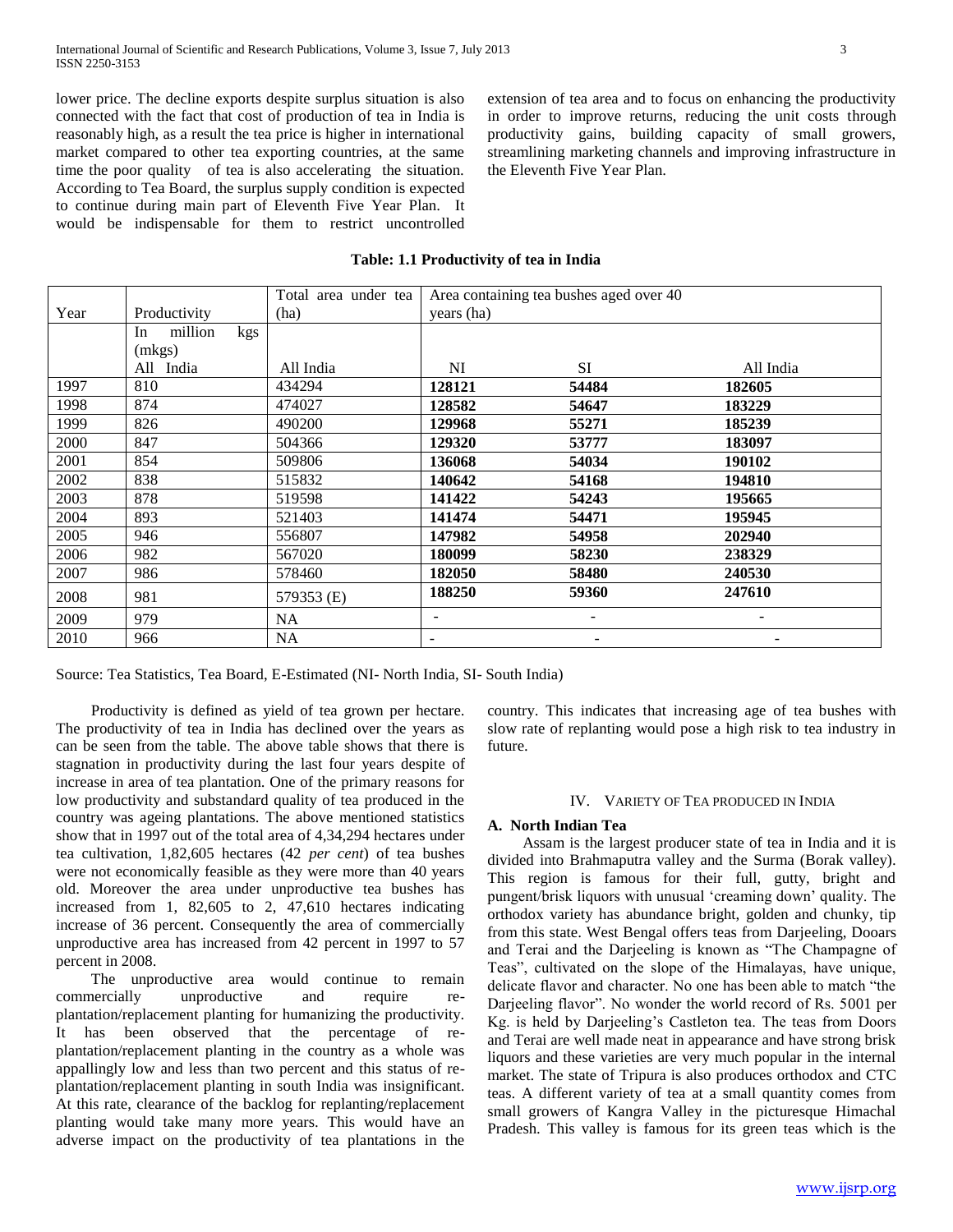specialty of the region. Dehradun in Uttarakhand contributes its own variety of tea to Indian quality.

# **B. South Indian Tea**

 The quality of south Indian teas has its own distinctive characteristics. Teas from the Nilgiries possess delicate flavour along with strength and brightness. The produce of high range has its own specialty. The CTC production from all the Southern states is tuned to producing a large percentage of fine grades. The popularity of South India CTCs is attributed to good leaf appearance and strong, bright and brisk liquors. Amongst the fine variety of teas produced in India, South enjoys a place of pride. Today tea cultivation is extending to new regions like Orissa, Meghalaya, and Arunachal Pradesh and produce teas of flavoury Orthodox variety. They will further add to the vast variety of Indian Tea in the years to come. India"s greatest agro asset is tea, which has its vast variety and superb quality.

 In south, tea is produced throughout the year. In North India tea production starts in the late March and ends in early December. In 2006, South India produced 213 million kgs of tea accounting for about 23.71 percent of the total production. It owns 73,424 tea estates, which cover 120 thousand hectares of land. The share of tea production in Tamil Nadu, Kerala and Karnataka are 139 million kgs, 69 million kgs and 5 million kgs respectively.

 Tea industry provides employment opportunities to people living in rural as well as in urban areas as it is highly labour intensive industry.

 In South India, most of the small tea growers are located in places like Nilgiries in Tamil Nadu, and Kottayam and Idukki in Kerala. The problems and situations of small tea growers are quite different from other big growers. Big growers own their own factories to manufacture tea but small growers have to depend on big tea estates or bought leaf factory to sell their green leaf. In recent years, some small growers have been encouraged to go for their own factories on a cooperative basis and the Tea Board and the State Government have provided financial help for this purpose.

 The small tea growers whose area under tea is up to 10.12 hectares or less are considered economically poor for the following various reasons-

- A very high percent tea bushes are overage
- Total grant area is not fully utilized
- Lack of technical knowhow and non accessibility of planning material
- Non applicability of fertilizer and manure
- Agricultural practices for tea cultivation have not been used properly
- No proper machinery is used at the time of green leaf processing
- Due to inferior quality, no standardized price is paid and depended on other crops for their livelihood.

 To improve the quality of the small tea growers the state governments in South took initiative in support of the success of cooperative factory and series of cooperative factories are constructed. The cooperative factories carry out the distribution of manure etc. The Central Service Society at Coonor purchase tea manure mixture and distribute it to the small growers members through the respective cooperative factories.

 In India, plantations account for 0.8 percent of the total cultivation land. They also contribute 5 percent to the national income. Plantation employs a large number of labour force especially women workers which is higher compared to other industries. This industry is the second largest foreign exchange earner and exported to about 85 countries. In addition, this industry also helps in the development of other industries and provides indirect employment in various sectors like road construction, transportation, manufacture of plywood chest, aluminium foil, tin plate, warehouses, metal fittings, paper, cardboard, fertilizers, insecticides, pesticides, coal, iron, steel, etc. Today it provides to the common man a pleasant and stimulating non- alcoholic drink.

## V. BOUGHT LEAF FACTORIES IN SOUTH INDIA

The factories known as 'Bought Leaf Factory' are usually run by private sectors. They extend help to all small growers in South India, as the cooperative factory service is limited only to member growers. The bought leaf factories are mostly in the nature of partnership or public limited firms. Bought leaf factories have existed in South India since 1963 - 64 and at present the number of bought leaf factories is more than 110. Usually they purchase green leaf from the small growers.

## VI. ROLE OF UNITED PLANTERS ASSOCIATION OF SOUTH INDIA (UPASI)

 One of the main objectives of United Association of South India is to improve the assortment of small tea growers in south by rendering various services. With the collaboration of United Association of South India (UPASI) the Tea Board is rendering services to small growers like imparting training in modern method of tea culture, arranging for supply of clonally tea plants at subsidized rate and also enlightening the small growers about the scientific technique of tea cultivation.

 The Tea Board grants financial support in the form of loan for the purchase of tea machinery and for building of cooperative tea factories and it has been financed by the Tea Board and the State Government on the basis of 50:50 for the construction of tea factory. The Tea Board grants financial support to the UPASI and the UPASI extends necessary scientific advice to small tea growers through its research centres, existed at Perermade (Kerala), Cinchona (Tamil Nadu) and the substations at Vandiperiyar and the advisory centres at Munnar and Mepadi (Kerala). The Tea Board provides this service free of charge to members of UPSAI and the small growers. To demonstrate modern scientific methods to the small tea growers 10 demonstration plots were also set up 6 in Nilgiris in Tamil Nadu and 4 in Kerala by the Board in collaboration with the UPASI and the respective State Governments.

## VII. STRUCTURE OF THE TEA INDUSTRY

 Tea plantation in India originally developed and initiated by British enterprise. It started on a commercial level in India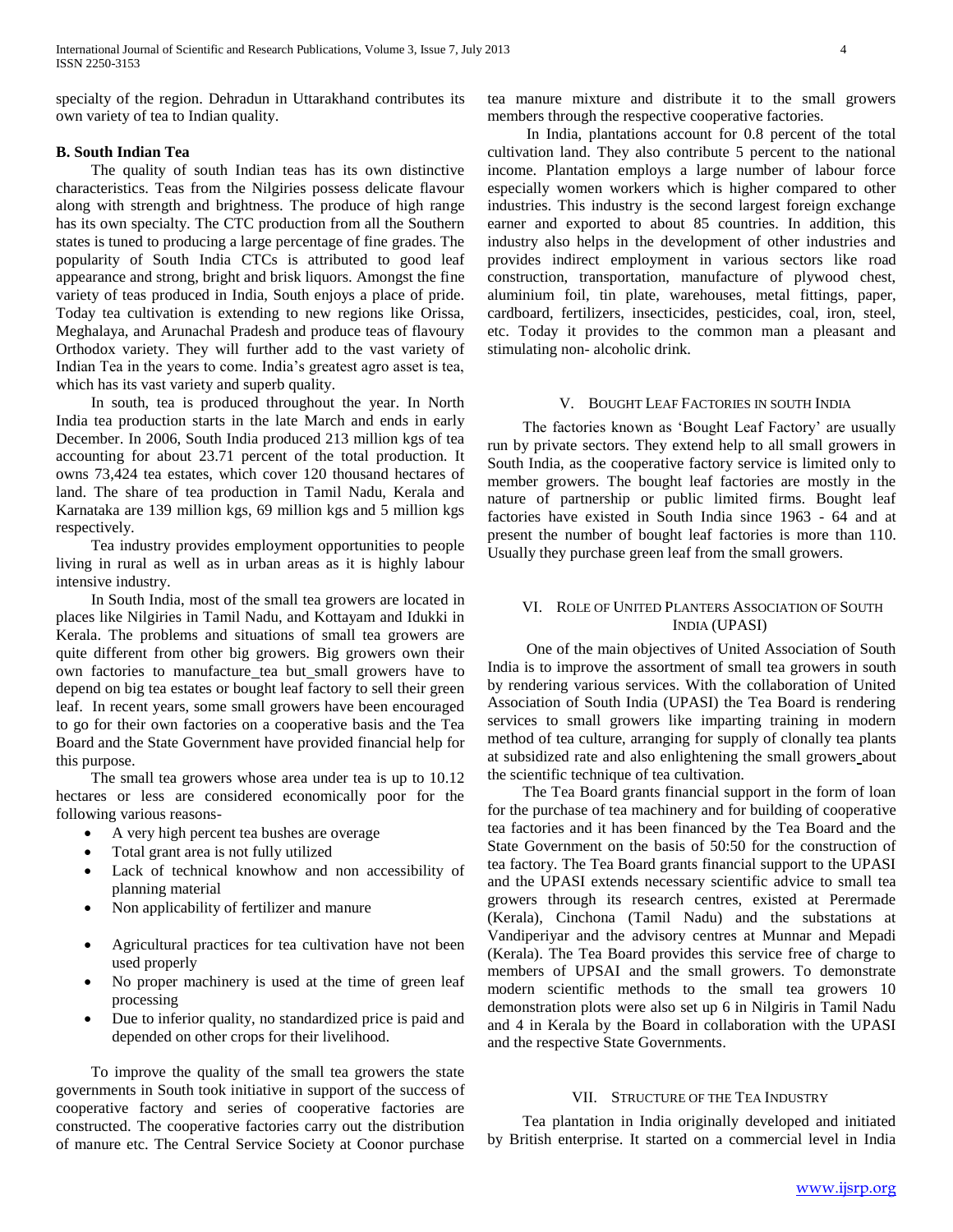after the British monopoly of trade in tea with China abolished in 1833 and wild tea plants, indigenous to Assam, found in the early part of the  $19<sup>th</sup>$  century.

# **Cultivation and Manufacturing of tea**

 Manufacturing of tea is a very elongated process. The preparation of "seed *bari' to* packing of tea, the entire practice takes some years for the entrepreneur to get some profit. Before transplanting the seedlings in the field, they are to be grown-up in the nursery for one or two years, the transplantation of the young plants requires leveling of land. For the strong development of tea plants, proper drainage system, trees for shade, proper application of manure and fertilizers, control of pest attacks and pruning and plucking are essential maneuver for tea industry. The manufacturing of tea goes through different stages - i) withering ii) rolling, iii) fermenting iv) firing or drying, v) shifting and grading and vi) packing.

There are organizations of traders', producers', and picketers, in tea industry in India. The Indian Tea Association of producers" established in 1881 and its membership opened to proprietary concerns, partnership firms, public and private limited companies and sterling companies' these are rupee companies.

 All tea estates of North India are the members of this Association. Consequently, Tea Association of Indian and Bharatiya Cha Parishad came into existence. These associations of tea estates were formed by the Indian planters who purchased tea estates directly from the Europian tea planters or represented through Indian managing agents controlling the affairs of the companies and the tea estates of North Indian are the members of these Associations.

 United Planters Association of South India (UPASI) established for South Indian tea estates. The association provides all helps to its member gardens in procuring ration quote at reasonable rates from the state, in recruiting labour, providing coal, cement and fertilizer at subsidized rates and spreading the result of scientific and technical research. It also acts as representatives for tea planters to the government bodies and committees.

#### VIII. TEA EXPORTS FROM INDIA

 India exports tea to about 85 countries of the world. Which are traditional markets and some are new markets. North India comprise almost one third of total tea exports from India while the rest by the South India.

 India generally exports tea to United Kingdom. It exports through London auction. Moreover*,* forward contract, private sale and direct export are very famous. Most of the sterling companies are having head office at London; prefer either to place tea in London auction or to sell it in the form of forward contract and direct exports. Another feature of export auction is the increase in the quantity of re-exports from the United Kingdom to other importing countries.

| Year      | Quantity | <b>Value</b> | Unit price |
|-----------|----------|--------------|------------|
|           | (M kgs)  | (Rs crs)     | Rs 1 kg    |
| 1990-1991 | 199.17   | 1071.10      | 53.78      |
| 1991-1992 | 216.45   | 1212.27      | 56.01      |
| 1992-1993 | 180.69   | 1058.70      | 58.59      |
| 1993-1994 | 161.17   | 1080.10      | 67.02      |
| 1994-1995 | 152.16   | 986.41       | 64.83      |
| 1995-1996 | 169.47   | 1244.52      | 74.31      |
| 1996-1997 | 169.04   | 1301.46      | 76.99      |
| 1997-1998 | 211.26   | 2003.15      | 94.82      |
| 1998-1999 | 205.86   | 2191.84      | 106.47     |
| 1999-2000 | 192.44   | 1932.66      | 100.43     |
| 2000-2001 | 203.55   | 1889.79      | 92.84      |
| 2001-2002 | 190.00   | 1695.79      | 89.25      |
| 2002-2003 | 184.40   | 1665.04      | 90.29      |
| 2003-2004 | 183.07   | 1636.99      | 89.42      |
| 2004-2005 | 205.81   | 1924.71      | 93.56      |
| 2005-2006 | 196.67   | 1793.58      | 91.19      |
| 2006-2007 | 218.15   | 2045.72      | 93.78      |
| 2007-2008 | 185.32   | 1888.68      | 101.92     |
| 2008-2009 | 190.64   | 2381.79      | 124.94     |
| 2009-2010 | 213.43   | 3038.69      | 142.37     |

# **Table: 1.2EXPORTS OF TEA FROM INDI**A **(Financial Year 1990-1991 to 2008-2009)**

Source: Tea Board of India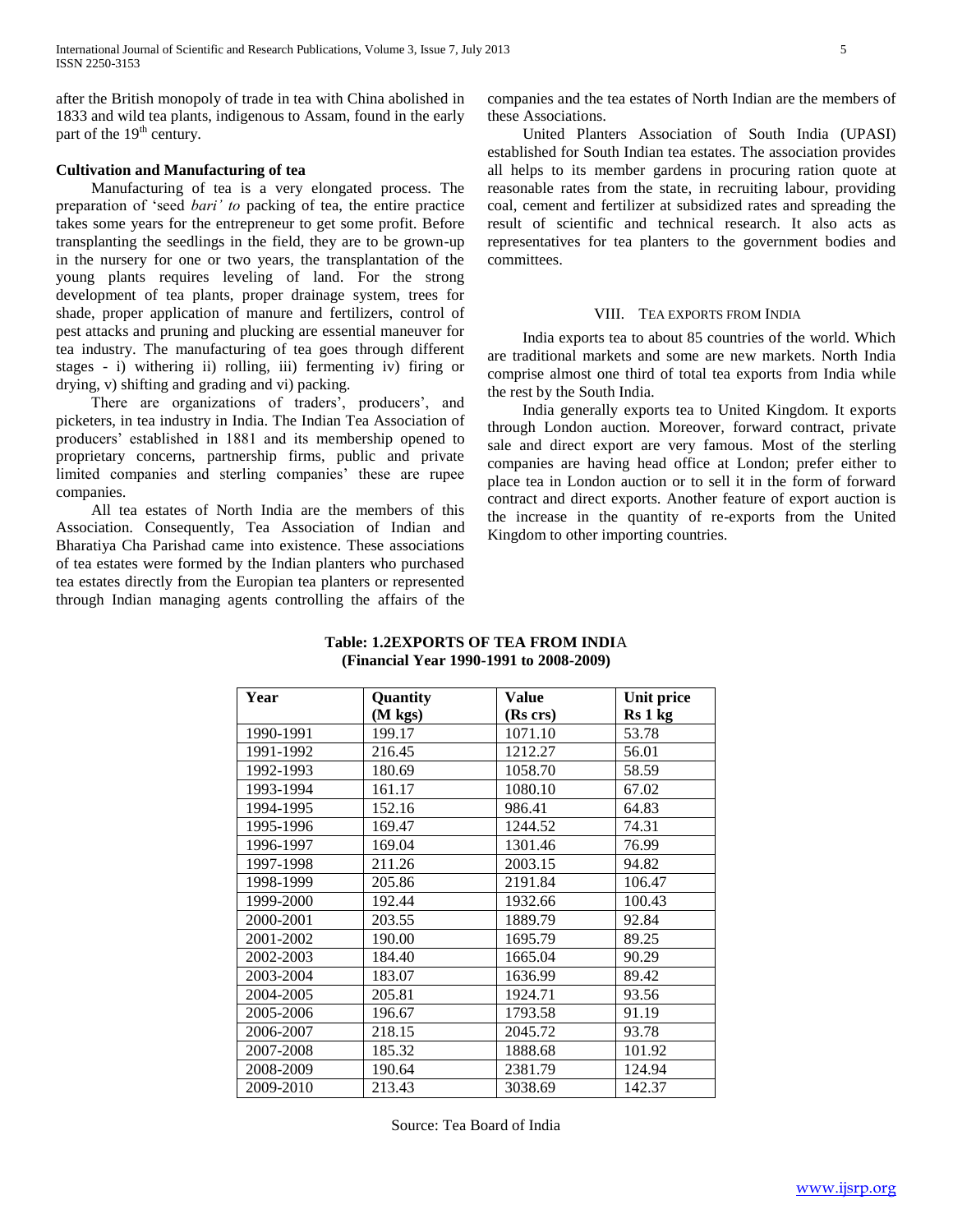During the period 1990-1991 to 2009-2010 the overall export from India was not very satisfactory, it has increased to only 7.15 percent. However, in the same period the export value has significantly increased to 183.70 percent and this increased

value can be attributed to unit price of tea which has increased to 164.73 percent during the period 1990-1991to 2009-2010.

| Decade    | Compound | Compound growth   Compound      | growth             |
|-----------|----------|---------------------------------|--------------------|
|           |          | growth rate of rate of value of | rate               |
|           | exports  | exported tea                    | Unit price Rs 1 kg |
| 1990-1991 | $-0.38%$ | 5.31%                           | 7.18%              |
| 1999-2000 |          |                                 |                    |
| 2000-2001 | 0.52%    | 5.41%                           | 4.86               |
| 2009-2010 |          |                                 |                    |

**Table: 1.4 Overall 20 years**

| Decade               | rate of export | Compound growth   Compound growth   Compound<br>exported tea | growth<br>rate of value of rate Unit price Rs 1<br>kg |
|----------------------|----------------|--------------------------------------------------------------|-------------------------------------------------------|
| 1990-91to<br>2001-10 | 0.36%          | 5.64%                                                        | 5.25%                                                 |

 The tea industry experienced ups and downs in its growth of exports and value of export during the period of 20 years (1990- 91to 2000-10). The industry has been facing problems of fall in exports since the collapse of the USSR in 1991. The Soviet Union was the biggest buyer of Indian tea. In the first decade i.e. 1990-91to 1999-00 the compound growth rate of export was negative with -0.38 percent , although the growth rate of value of tea has shown much higher rate with 5.3 percent which was due to high growth rate of unit price with 7.18 percent. During the second decade, growth rate of export was much satisfactory as it increased to 0.52 percent but value of exported tea only marginally enhanced to 5.41 percent as the unit price Rs 1 kg declined to 4.86 percent. Hence it can be attributed that even though the unit price Rs 1 kg declined, it did not affect the value of exported tea due to the increase of quantity of tea. It can be seen from the analysis that there is an indirect association between the growth of export and value of export.

 The overall 20 years, compound growth rate of export in India for 1990-91to 2001-10 was 0.36 percent which was much lower than the overall growth rate of value of exported tea of 5.64 percent and the unit price was 5.25. Hence it can be concluded that the increase in value of exported tea was due to increases in unit price Rs 1 kg not due to increase in quantity.

 The growth rate of India"s tea export can be examined in terms of quantity and value*.* Value of exports increases either through increase in quantity of export or price of export or both*.*  It is important to find out the relative importance of change in price of export and change in quantity of export in the overall change in value. India"s tea export growth rate in terms of quantity and value is estimated by calculating the ratio of both export growth rate in terms of quantity and value and multiplied it by 100 (CV value /CV quantity \* 100). It gives whether value of export increased due to increase in price or quantity or both.

 If the ratio is less than 100, for that commodity, the increase in value has been less than that of quantity and hence the increase in value of exports has been more due to increase in quantity than increase in price. If ratio is more than 100, for that commodity the increase in value of exports has been more than that of quantity and hence the increase in value of exports has been more due to increase in price than increase in quantity. This is beneficial for the economy.

**Table: 1.5 Analysis of CV Export value/ CV Export quantity\*100 of Tea in India (1990-1991 to 2001-2010)**

| Year            | The CV of | The<br><b>CV</b> | <b>CV</b><br>Export |
|-----------------|-----------|------------------|---------------------|
|                 | export    | of<br>value      | CV<br>value/        |
|                 | quantity  | export           | Export              |
|                 |           |                  | quantity*100        |
| 1990-           | 14.7%     | 45.8%            | 311.56              |
| 1991to1999-2000 |           |                  |                     |
|                 |           |                  |                     |
| 2000-2001<br>to | 6.8%      | 26%              | 382.35              |
| 2009-2010       |           |                  |                     |
|                 |           |                  |                     |

 Analysis of co-efficient of variance (CV) of export in quantity and value of tea in India is calculated in the above table. The table shows that, the CV value of export in terms of quantity is 45.8 per cent and 26 per cent during 1990-1991to1999-2000 and 2000-2001 to 2009-2010 respectively and the CV of quantity of export during the same period 14.7 percent and 6.8 percent respectively.

 The results show that in two decades (1990-1991to1999- 2000 and 2000-2001 to 2009-2010) growth rate of export in quantity declined however, the growth rate of export in value increased. The ratio values during 1990-1991to1999-2000 and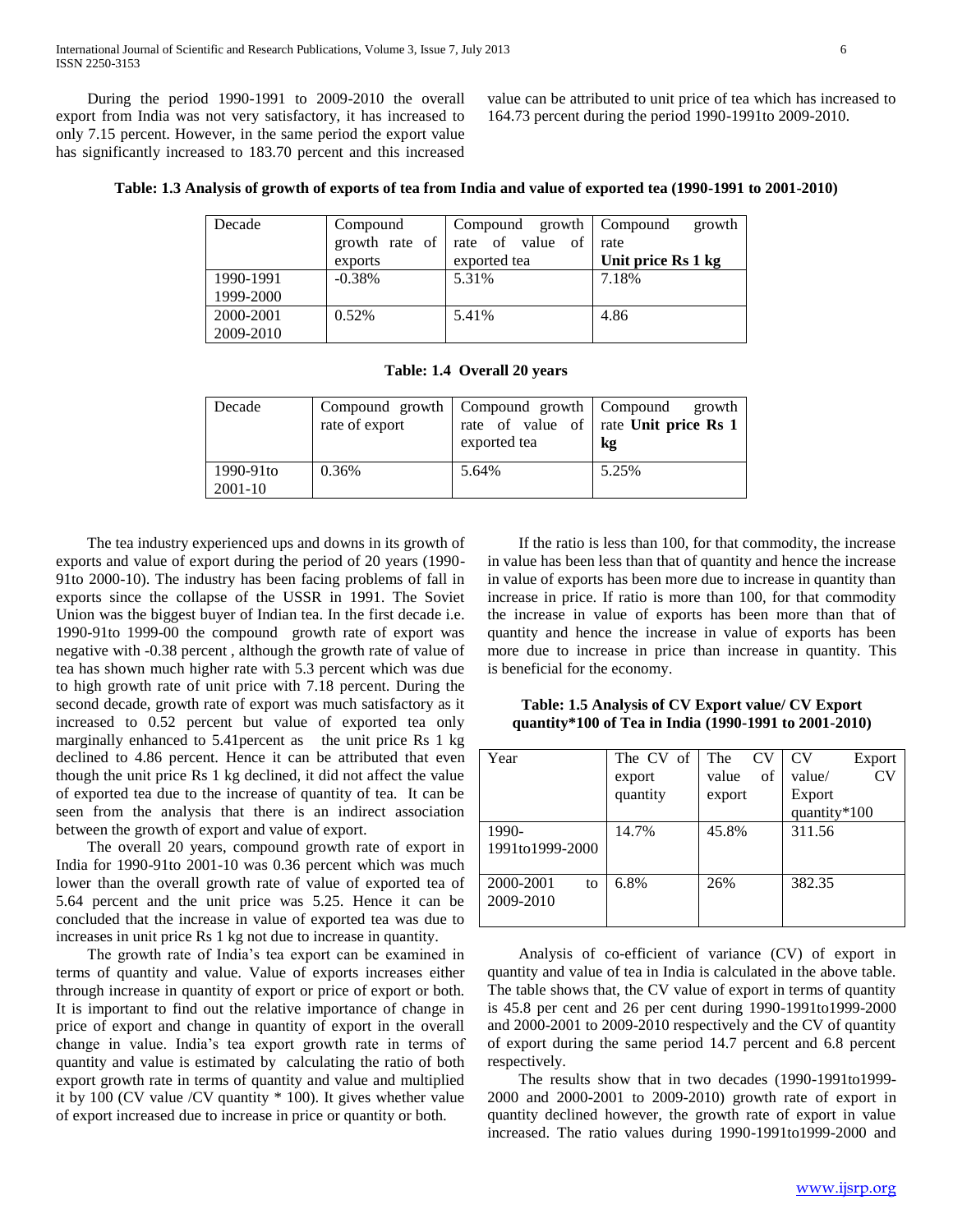2000-2001 to 2009-2010 were 311.56 percent and 382.35 respectively. The ratio values were more than 100 in both decades. It happened due to increase in price per unit of export quantity of Indian tea. Though this may be good for a short duration from the economic point of view, but in the long run it is likely to have adverse effect on the tea exports as other countries will be able to sell better quality tea at a lesser price.

 Though export market of Indian tea is losing its position, the next substitute will be domestic market, which has a trend in increase in demand. The tea producers should try to understand market demand which is very important for long term sustainability of the industry; since 80 percent of total tea produced in the country is consumed in the domestic market itself.

 The Indian tea industry is facing threats on account of its high cost of production. The threat is particularly severe in the international field where India is now a distant fourth with a global share of 12 per cent in 2009 and after Kenya, China and Sri Lanka.

 These facets on the Indian tea industry has been highlighted in a recent status paper published by the Indian Tea Association which says that over the years, India has slipped to the fourth position in world tea exports as its competitors like Kenya and Sri Lanka, serviced by well-organised low-cost high quality small-holder sector is outdoing India.

## **Value added exports**

 With volumes dropping, the emphasis now should be on value-added exports as these teas realise better price. Emphasis should also be placed on enhanced production of orthodox teas, the paper says. Exports are estimated at 190 million kg against 198 million kg in 2009 and 203 million in 2008.

### IX. MOST IMPORTANT FACTORS OF EXPORT FROM INDIA

 India being the largest consumer of tea, it consumed 829 thousand tonnes in 2010. About 182.7 thousand tonnes tea was exported from India which brings about \$ 400 million as foreign exchange for the country per annum. Tea industry is a crucial source of revenue for the country.

 The demand for tea in the international market is determined by the various standards, which vary from country to country. These days" consumers are more concerned about their health and try to go for a quality tea influencing the price of tea in the global market. The high demand for organic tea from European countries and the demand for green tea from other countries can be considered as specific preferences of export.

The demand for packet tea in the international market is more as it describes the quality and procedures of tea production and their environmental consciousness. The price and quality are also important to the export of Indian tea. The low price tea from countries like Sri Lanka, Kenya and Indonesia badly affected export from India.Some other factors challenging the export potential of Indian tea include various tariff and non-tariff measures imposed by some tea importing countries, change in consumer preferences, lower production of orthodox teas which have a larger demand worldwide, quality problems and the higher cost of production and prices of Indian tea.

 The major issues liable for poor performance of India"s tea exports which are identified in the present study are sluggish increase in productivity, slow growth of area under tea cultivation, rising domestic demand, incapable to compete with major tea exporting countries, increase in world supply of tea compared to world demand, lost of traditional tea market and more attraction towards domestic market compared to international market.

 More than 70 percent tea is consumed within the country itself. Growing domestic demand in India, improved the comparative profitability of domestic sales against exports. India is still the largest consumer of Black Tea in the world with domestic consumption accounting for almost 80 per cent of the total tea production in the country. Since 2000, domestic consumption has shown a steady and positive growth. The major tea-consuming states in India include Maharashtra (87 million kilograms), Uttar Pradesh (82 million kilograms), Gujarat (64 million kilograms), Rajasthan (58 million kilograms) and Madhya Pradesh (42 million kilograms) the average annual per capita consumption of tea in India diverges significantly from region to region. It varies from a maximum of 1.2 kilograms in Punjab to a minimum of 0.36 kilograms in Orissa.

 The Indian domestic tea market is mainly a loose tea market, comprising around 60 per cent of the total tea consumption; however, over the past few years the demand has shifted from loose tea to branded packet tea, as a result the growth of packet tea has increased. Big companies sell branded tea in loose and packet. Since 1985, the branded tea sector has recorded good growth and its share in the total tea market is currently around 40 per cent. Most of the big tea groups such as Tata Tea and Hindustan Lever Limited captured the tea market as branded packed tea producers and claimed that they offer good quality tea at reasonable prices. However, small local producers in the unorganized sector are major contributors in loose tea markets.

| Year | Domestic consumption | Per capita consumption |
|------|----------------------|------------------------|
|      | $(M \text{ kg})$     | (Grammes Per Head)     |
| 1991 | 511                  | 600                    |
| 1992 | 524                  | 606                    |
| 1993 | 537                  | 606                    |
| 1994 | 550                  | 608                    |
| 1995 | 562                  | 610                    |
| 1996 | 580                  | 617                    |

**Table: 1.6 Estimates of (Internal) Consumption and Per capita consumption of Tea in India**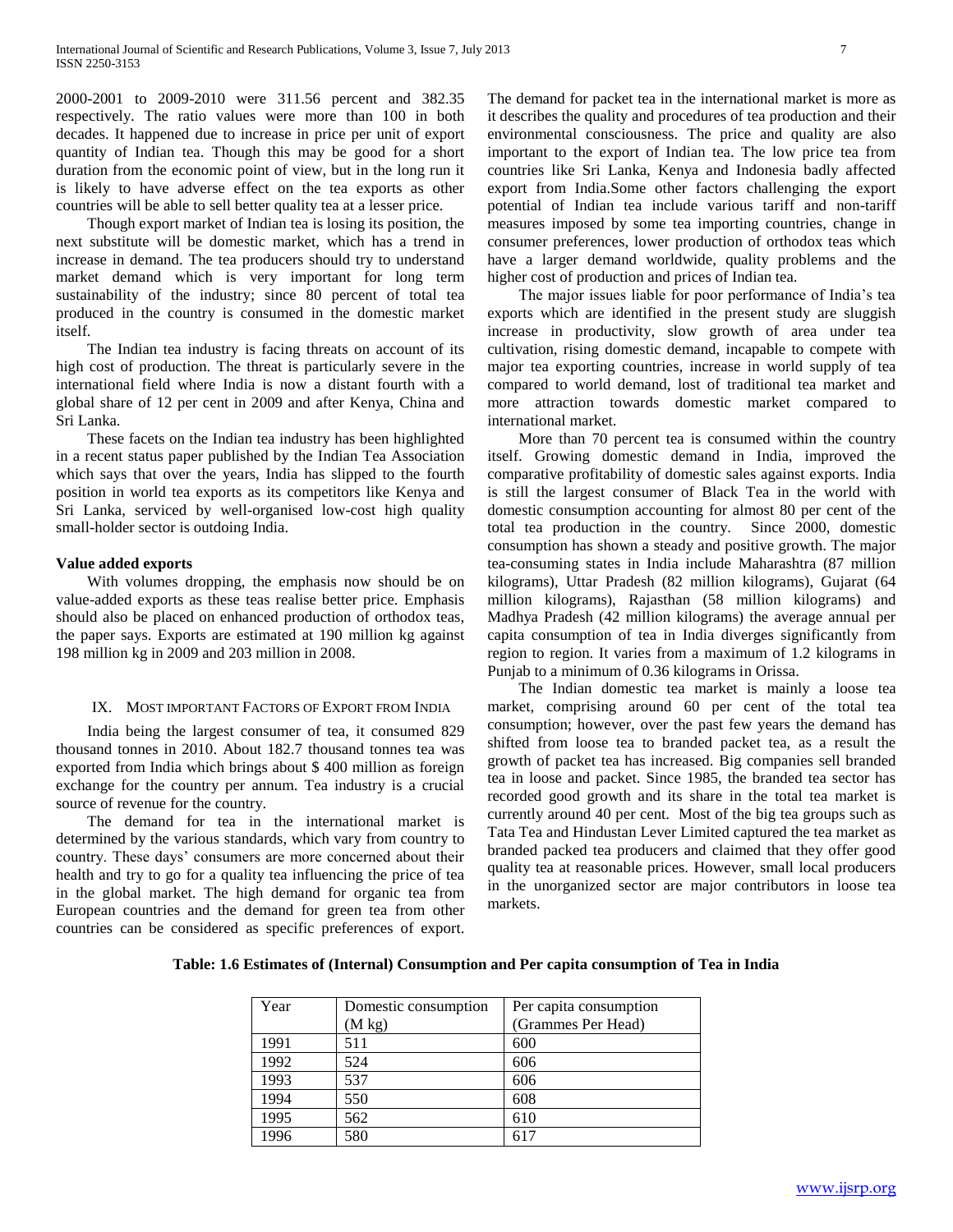| 1997 | 597 | 625 |
|------|-----|-----|
| 1998 | 615 | 633 |
| 1999 | 633 | 642 |
| 2000 | 653 | 652 |
| 2001 | 673 | 654 |
| 2002 | 693 | 663 |
| 2003 | 714 | 672 |
| 2004 | 735 | 681 |
| 2005 | 757 | 691 |
| 2006 | 771 | 693 |
| 2007 | 786 | 696 |
| 2008 | 802 | 701 |
| 2009 | 819 | 706 |
| 2010 | 837 | 711 |

Source:Tea Board of India

 India is still the largest consumer of Black Tea in the world with domestic consumption accounting for almost 80 per cent of the total tea production in the country. The pattern of domestic consumption has shown a sturdy and positive growth since 1991.

 From the above table it was observed that during the period 1991 to 2010 tea consumption in India has significantly increased from 511 M kg to 837 M kg showing an overall increase of 63.80 percent. During the same period per capita consumption (grammes per head) increased from 600 grammes to 711 grammes with an overall increase of 18.6 percent.

| Table: 1.7 Area, Production, Yield, Export, Volume of export, Unit value and Retention 1990-2010 (India) |  |  |  |  |  |  |  |  |
|----------------------------------------------------------------------------------------------------------|--|--|--|--|--|--|--|--|
|----------------------------------------------------------------------------------------------------------|--|--|--|--|--|--|--|--|

| Year | Area<br>(Th.ha) | <b>Production</b><br>(M.kgs) | <b>Yield</b><br>Kg/ha | <b>Export</b><br>(M.kgs) | <b>Value</b><br>of<br>export | Unit value<br>(Rs/kg) | <b>Retention</b><br>$(3-5)$ |
|------|-----------------|------------------------------|-----------------------|--------------------------|------------------------------|-----------------------|-----------------------------|
|      |                 |                              |                       |                          | (Cr.Rs)                      | (7)                   |                             |
| (1)  | (2)             | (3)                          | (4)                   | (5)                      | (6)                          |                       | (8)                         |
| 1990 | 416             | 720                          | 1731                  | 209                      | 1025                         | 51.05                 | 511                         |
| 1991 | 421             | 754                          | 1794                  | 202                      | 1120                         | 55.45                 | 522                         |
| 1992 | 420             | 703                          | 1692                  | 169                      | 971                          | 56.05                 | 534                         |
| 1993 | 418             | 760                          | 1794                  | 173                      | 1132                         | 65.19                 | 587                         |
| 1994 | 425             | 752                          | 1742                  | 149                      | 9677                         | 64.64                 | 603                         |
| 1995 | 427             | 756                          | 1819                  | 167                      | 1190                         | 71.24                 | 589                         |
| 1996 | 431             | 780                          | 1768                  | 160                      | 1207                         | 75.44                 | 620                         |
| 1997 | 434             | 810                          | 1770                  | 201                      | 1721                         | 85.79                 | 609                         |
| 1998 | 474             | 874                          | 1809                  | 207                      | 2238                         | 107.08                | 667                         |
| 1999 | 490             | 825                          | 1865                  | 190                      | 1902                         | 100.61                | 635                         |
| 2000 | 504             | 846                          | 1844                  | 204                      | 1827                         | 89.41                 | 642                         |
| 2001 | 510             | 853                          | 1685                  | 180                      | 1602                         | 89.08                 | 673                         |
| 2002 | 512             | 860                          | 1669                  | 190                      | 1720                         | 90.05                 | 670                         |
| 2003 | 516             | 865                          | 1675                  | 195                      | 1796                         | 92.15                 | 670                         |
| 2004 | 520             | 875                          | 1683                  | 200                      | 1855                         | 92.95                 | 675                         |
| 2005 | 525             | 875                          | 1685                  | 205                      | 1917                         | 93.05                 | 670                         |
| 2006 | 526             | 880                          | 1711                  | 200                      | 1896                         | 94.08                 | 680                         |
| 2007 | 530             | 895                          | 1735                  | 210                      | 2001                         | 95.25                 | 685                         |
| 2008 | 540             | 900                          | 1741                  | 207                      | 1972                         | 95.75                 | 688                         |
| 2009 | 550             | 950                          | 1736                  | 200                      | 1925                         | 96.25                 | 750                         |
| 2010 | 560             | 900                          | 1785                  | 205                      | 1982                         | 96.07                 | 795                         |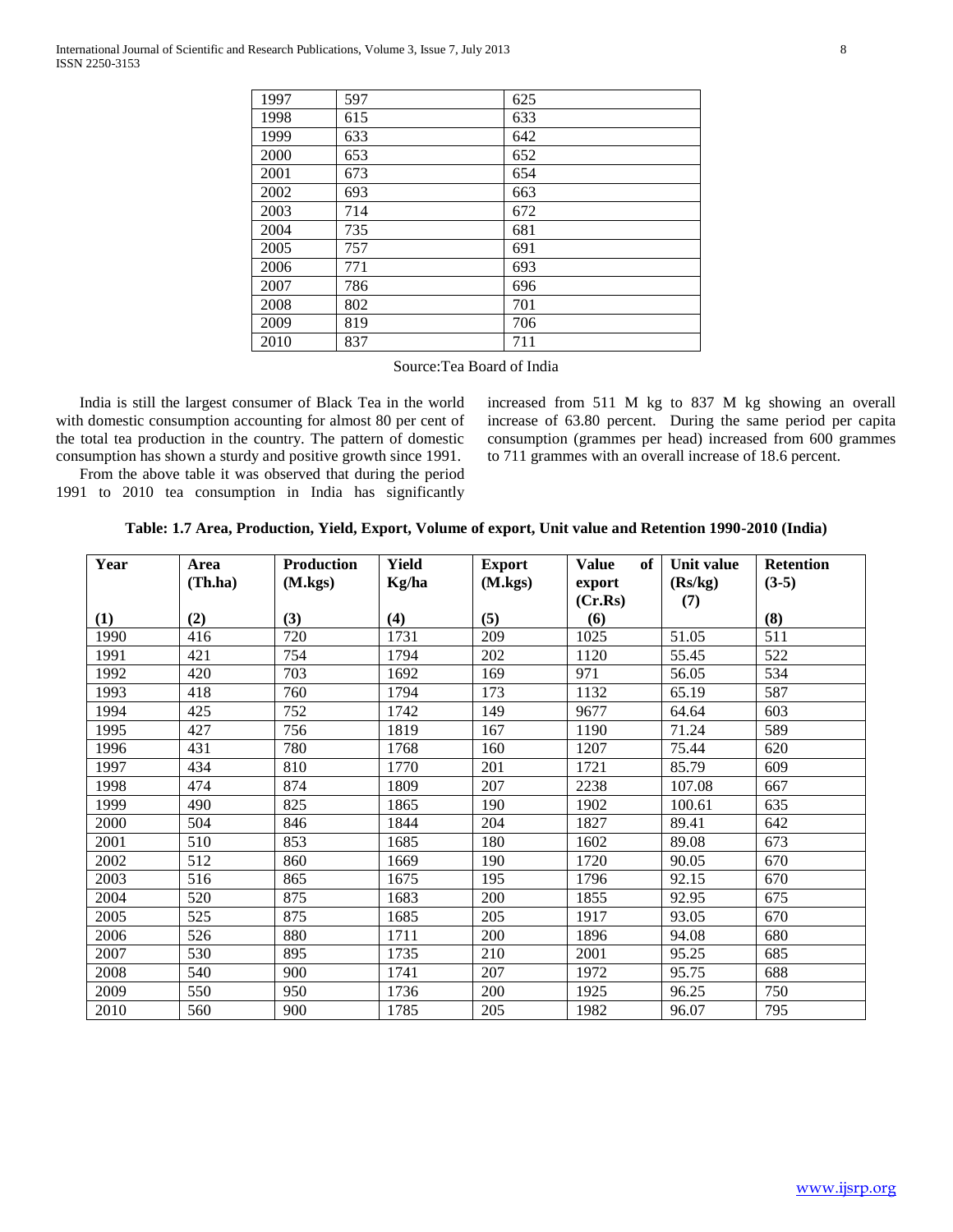| Decade    | Compound               | growth Compound growth |  |
|-----------|------------------------|------------------------|--|
|           | rate of area under tea | rate of production     |  |
|           |                        |                        |  |
| 1990-2000 | 1.93%                  | 1.62%                  |  |
| 2001-2010 | 0.93%                  | 0.53%                  |  |

#### **Table: 1.8 Analysis of growth of area under tea and production in India- (1990 to2010)**

# **Table: 1.9 Overall 20 years**

| Decade    | Compound growth Compound growth<br>rate of area under tea | rate of production |
|-----------|-----------------------------------------------------------|--------------------|
| 1990-2010 | 1.49%                                                     | 1.12%              |

 Compound annual growth rates were calculated for area under tea and production of tea in India for the period 1990 to 2010. The analysis is made for two decades from 1990 to 2000 and 2001 to 2010. It can be seen from the table that the growth rates of area under tea in India for the decade, i.e. 1990-2000 and 2001-2010 were 1.93 percent and 0.93 percent and during the same period growth rates of production were 1.62 percent and 0.53 percent respectively. In the decades 1990-2000 and 2001-2010 increase in production and area were positively related. The area under tea has declined from 1.93 percent (1990- 2000) to 0.93 percent (2001-2010) and production has also reflected the same trend, production has declined from 1.62 percent to 0.53 percent. The overall 20 years growth rates of area under tea and production in India for 1990-2010 were 1.49 percent and 1.12 percent respectively. It shows that relation between area under tea and production associated with each other.

**Table: 2** Decade 1990-2000 to 2001-2010 resort

| Decade    |                    | Compound growth   Compound growth rate of |  |
|-----------|--------------------|-------------------------------------------|--|
|           | rate of production | exports                                   |  |
| 1990-2000 | 1.62%              | $-0.24\%$                                 |  |
| 2001-2010 | 0.53%              | 1.30%                                     |  |

**Table: 2.1** Overall 20 years

| Decade    |                    | Compound growth Compound growth rate |
|-----------|--------------------|--------------------------------------|
|           | rate of production | of exports                           |
| 1990-2000 | 1.12%              | $-0.09$                              |
| Tο        |                    |                                      |
| 2001-2010 |                    |                                      |
|           |                    |                                      |

 In the first decade i.e. 1990-2000 although the growth rate of production in India was 1.62 percent, the growth rate of export was negative (-0.24 percent) compared to that of production. However the negative growth of export was due to collapse of Russian market in early 1990s and increased demand for high quality and organic tea. The growth rate of production in the decade 2001-2010 has reduced to just 0.53 percent, however the export has augmented to 1.30 percent. Due to fall in exports and crash in the market, the producers opted to cut in production and laid more emphasis on high quality and organic tea to compete in the international market and export has shown some positive sign. The overall 20 years growth rate of production in India was 1.12 percent which was much higher than the growth rate of export as export has shown negative growth during the same period.

**Table: 2.1 Growth of area (th.ha), production (M kgs), export (M kgs), yield in (Kg/ha) and Value of export (Cr.Rs) of tea in India during 1990-2010**

| S <sub>1</sub> | <b>Particulars</b>                     | Year |      | Percentage increase Average<br>or<br>1990 | Annual<br>decrease over growth rate $(\% )$ |
|----------------|----------------------------------------|------|------|-------------------------------------------|---------------------------------------------|
| No.            |                                        | 1990 | 2010 |                                           |                                             |
|                | Area (th.ha),                          | 416  | 560  | 34.62                                     | 1.74                                        |
| 2              | <b>Production</b><br>$(M \text{ kgs})$ | 720  | 900  | 25.00                                     | 1.25                                        |